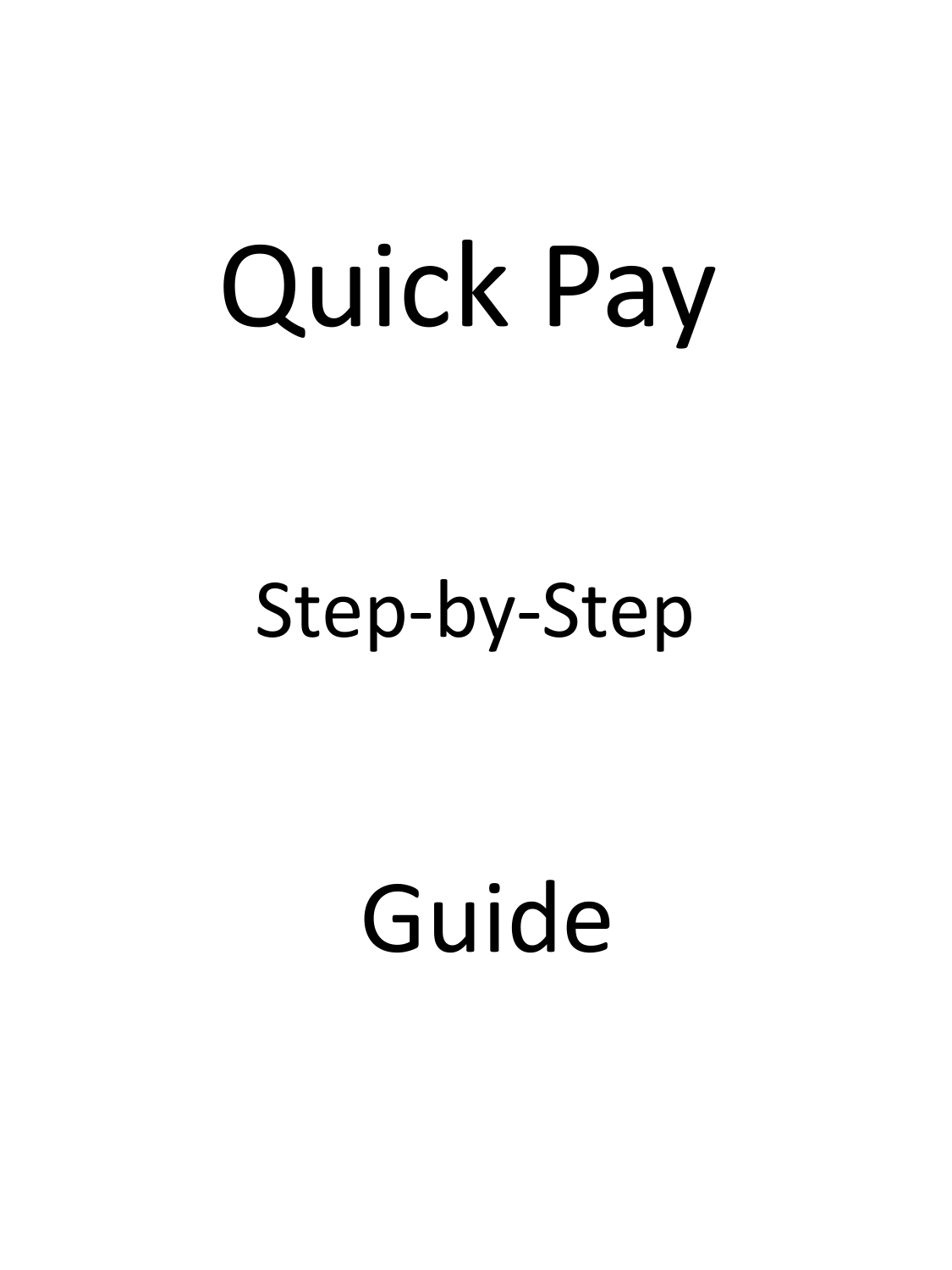

1) Enter 10 digit license number that you wish to make payment on



2) Enter SSN or DMV # of the license holder as prompted



3) Enter credit card payment information

# That's it !!

Continue reading this guide for more detailed information …..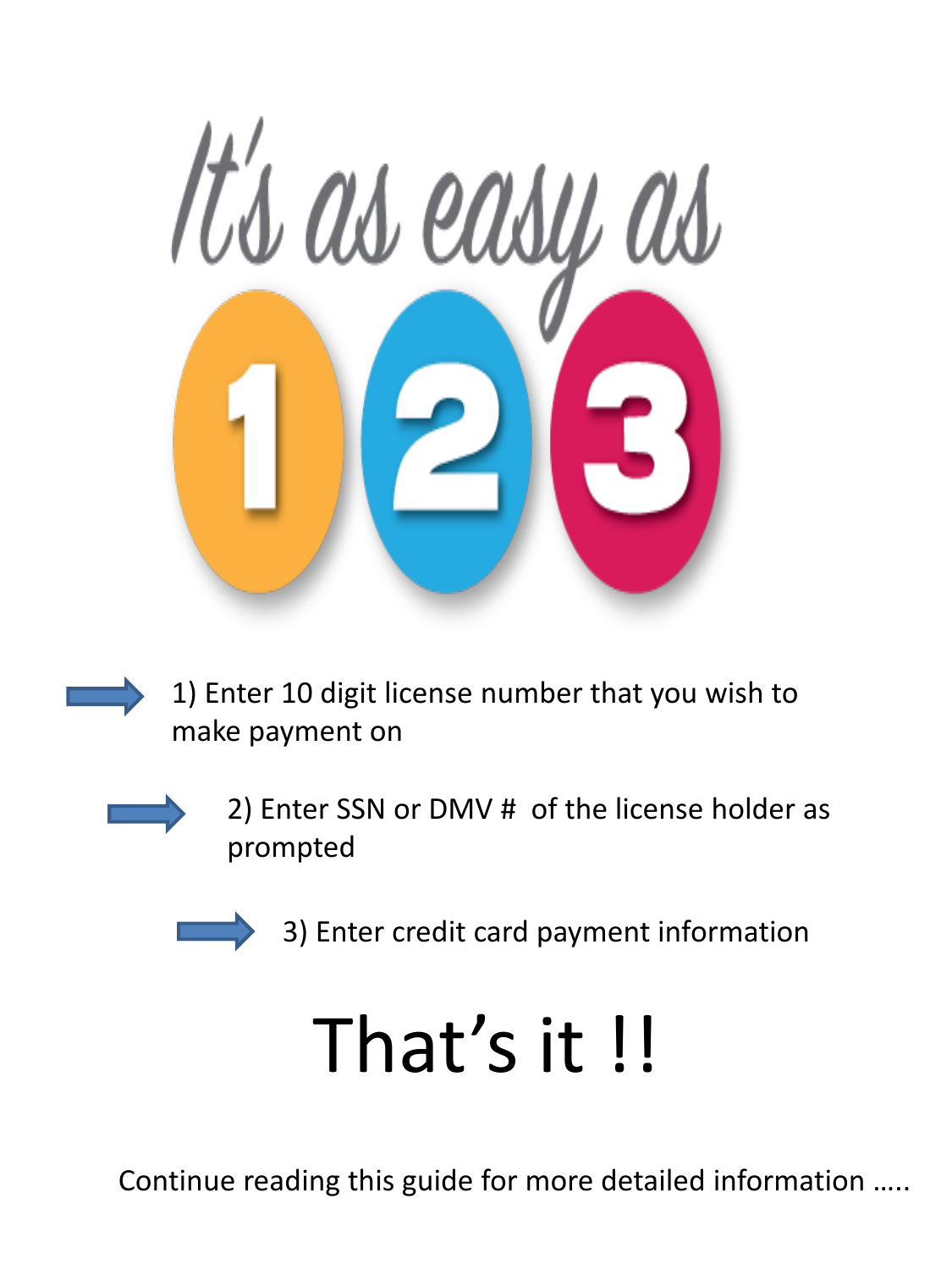# What is Quick Pay?

**Quick Pay** is a simplified, online method of paying the renewal fees that are due for licensees issued by D.P.O.R.

**Quick Pay** does not require registration with **D.P.O.R. Online Renewal Services** and does not require a Login ID or a password

**Quick Pay** is for payment purposes only

## What it isn't!

**Quick Pay** does not allow you to use any of the advanced features that may be available with **D.P.O.R. Online Renewal Services** 

These features can be identified by navigating to your Board webpage and selecting **Online Services** from the menu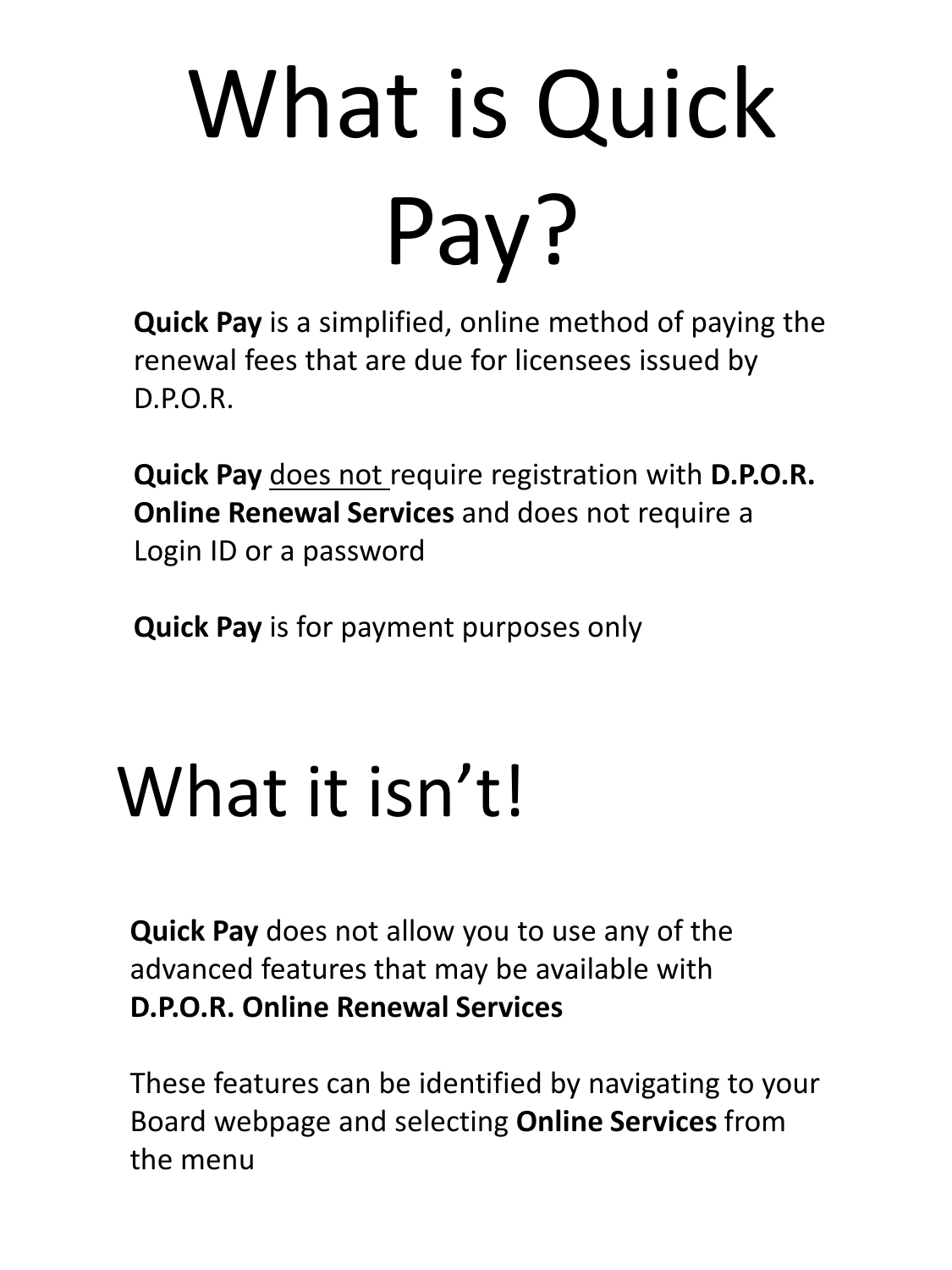## What you will need to use **Quick Pay**!

1) License number …

- Must be in the renewal cycle
- This period starts 60 days prior to license expiration

2) SSN or VA DMV # or FEIN for businesses …

• Whichever is on file with the Board

If both SSN and DMV are on file then prompt will be for SSN

• You will be prompted for the appropriate one

#3) Valid credit card for payment …

**AMEX** cards cannot be used for payment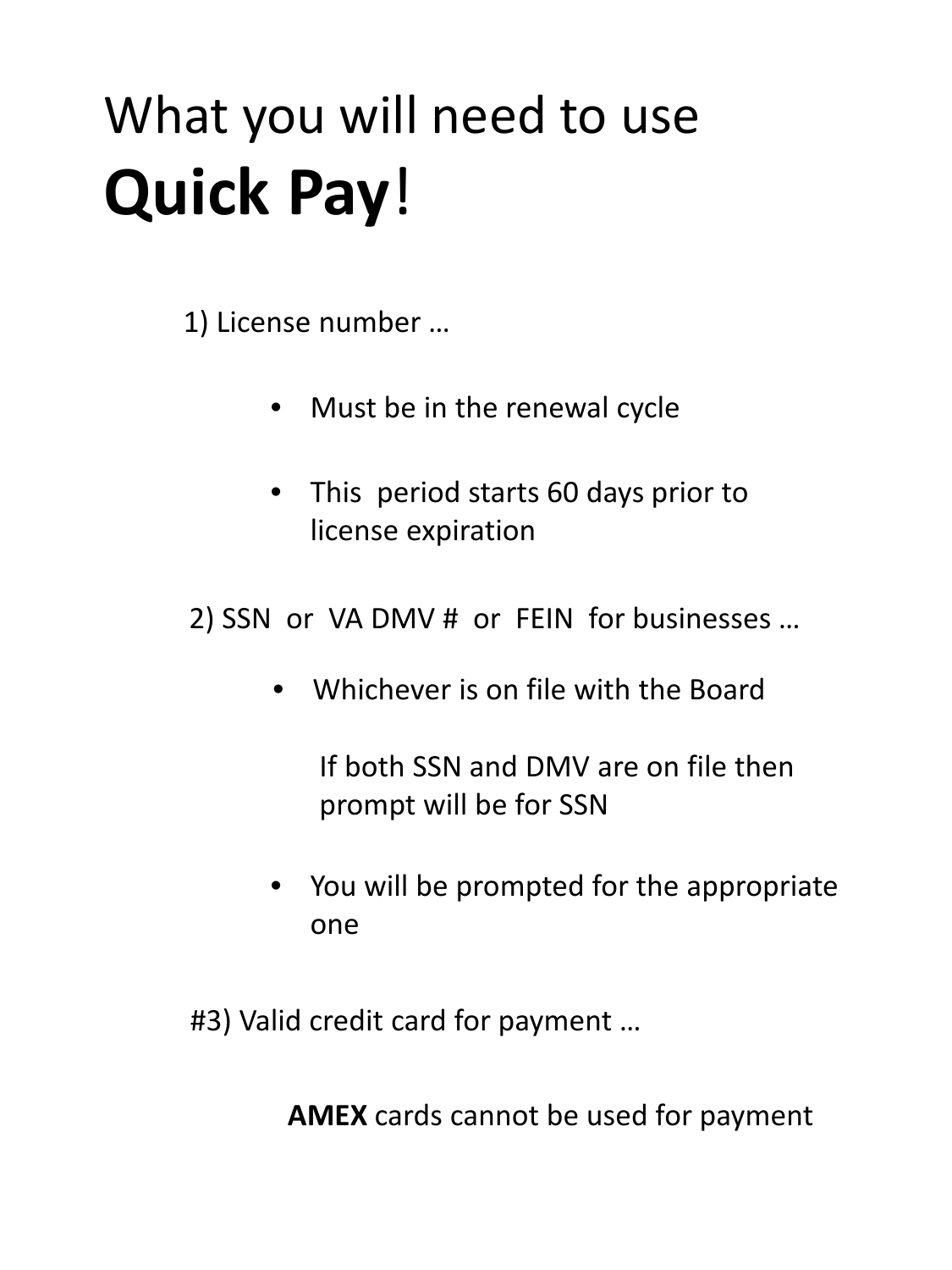# IMPORTANT NOTICE

Payment **DOES NOT** guarantee issuance of the license.

Other requirements may need to be met as determined by Board Regulations.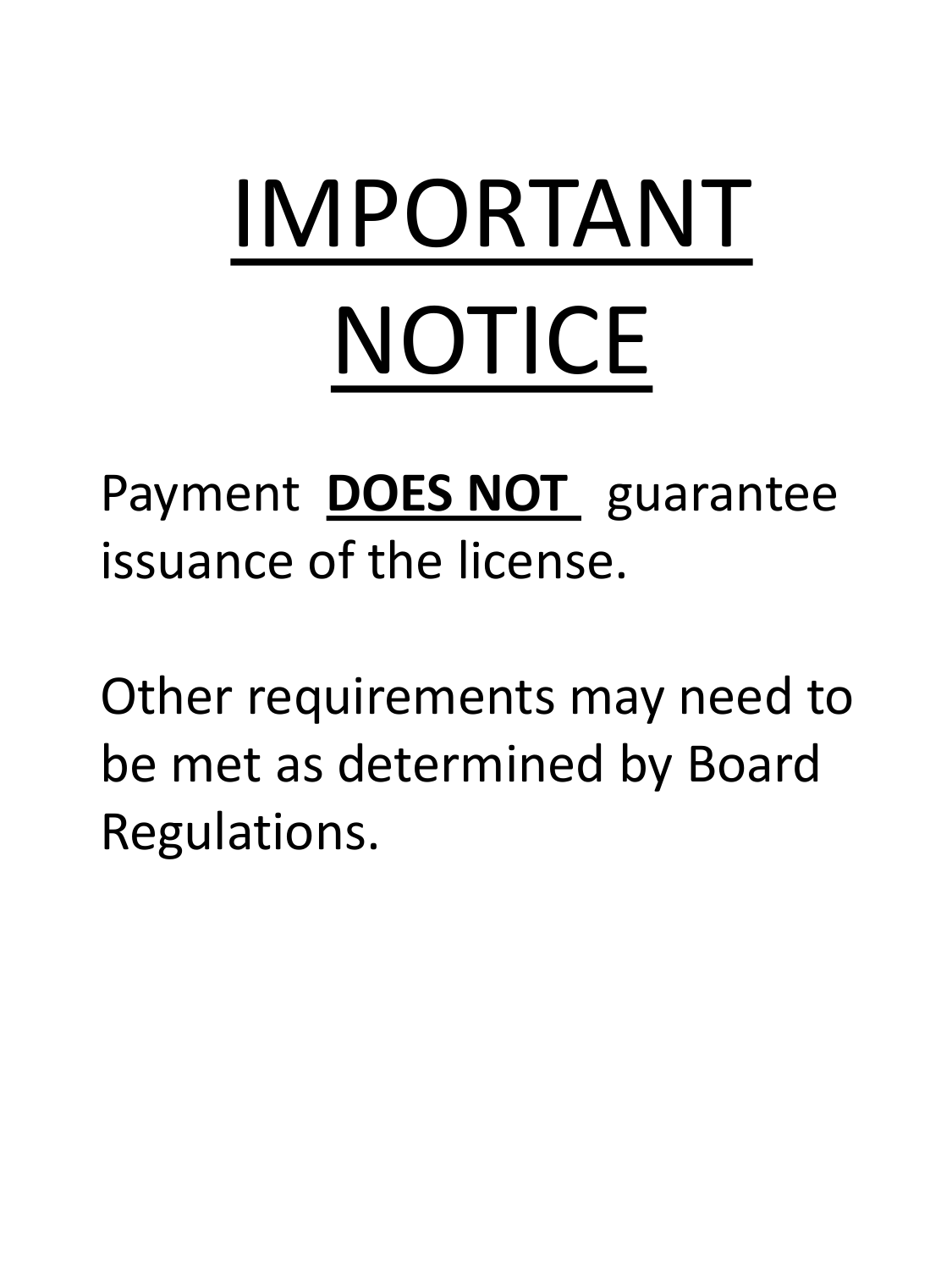| Virginia.gov                                           | <b>Agencies   Governor</b>                                                                                                   |                                                                                                                                  |                  | <b>Search Virginia.Gov</b>                |
|--------------------------------------------------------|------------------------------------------------------------------------------------------------------------------------------|----------------------------------------------------------------------------------------------------------------------------------|------------------|-------------------------------------------|
| Department of Professional and Occupational Regulation |                                                                                                                              |                                                                                                                                  | <b>LICENSEES</b> | <b>APPLICANTS&gt;&gt;</b><br>CONSUMERS >> |
| Home > Guest Renewal Payment                           |                                                                                                                              |                                                                                                                                  | Enter Keyword    | Search                                    |
| License Lookup<br>Make a Renewal Payment               | <b>Guest Payments for License Renewal</b><br>For your convenience, DPOR offers the following secure, online payment options. |                                                                                                                                  |                  |                                           |
| <b>Online Services</b>                                 | <b>QUICK PAY</b>                                                                                                             | <b>ONLINE SERVICES</b>                                                                                                           |                  |                                           |
| <b>Boards</b><br>Professions & Occupations             | Make a guest payment without logging in.                                                                                     | Need to make a renewal payment quickly? Log in to make payments and complete other transactions.                                 |                  |                                           |
| Forms & Applications<br>Fair Housing Office            | • Renew a license<br>• No account required                                                                                   | • Renew a license<br>• Make address change<br>• Reinstate an expired license                                                     |                  |                                           |
| <b>Community Associations</b><br>File a Complaint      |                                                                                                                              | • Apply for a new license<br>• Transfer or inactivate a real estate license<br>• Access multiple licenses under different boards |                  |                                           |
| <b>Records &amp; Documents</b><br>News & Information   | Pay Now                                                                                                                      | <b>Go to Online Services</b>                                                                                                     |                  |                                           |
| <b>About DPOR</b><br>Contact                           | salesperson), you must log into Online Services to access all credentials at once.                                           | If you hold multiple licenses issued by different DPOR boards (e.g., cosmetologist and real estate                               |                  |                                           |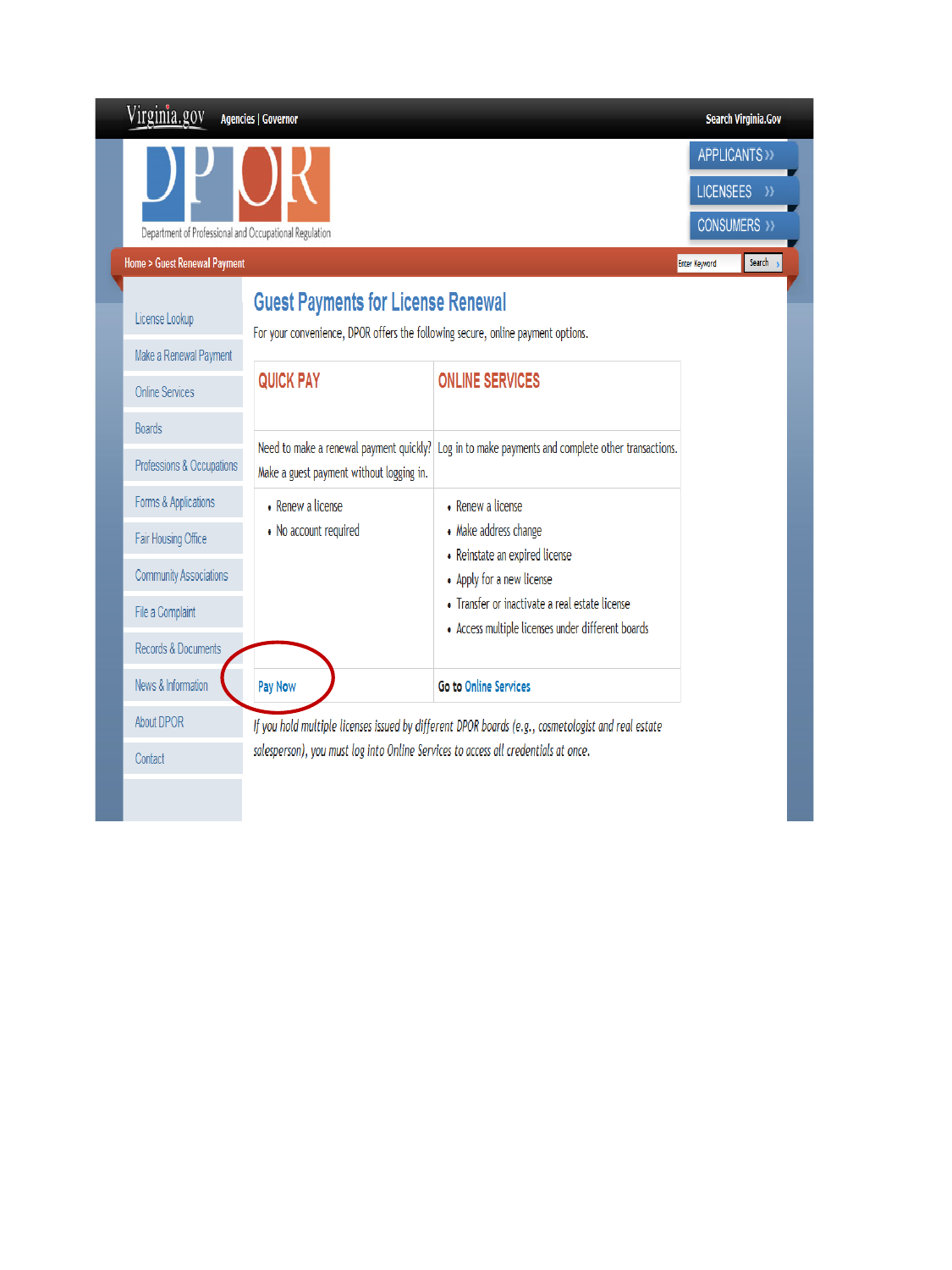

Department of Professional and Occupational Regulation

#### **Online Services**

#### **Public Services Main Menu**

Welcome to the Department of Professional & Occupational Regulation's Online Services.

We have upgraded our online services to include new license (initial) applications, renewals of existing licenses, reinstatement of expired licenses, upgrades to licenses, address changes, and other maintenance of a license.

However, not all services are available online. Each board and license has specific types of services available. Before registering, refer to the DPOR Online Renewal & Services web page for a complete list of online services.

Please note that DPOR does not accept American Express, Payments through online services must be made by Visa, MasterCard, or Discover,

#### **Registration**

If you do not have a User ID and Password, you must follow the "Create My Profile" link below under "Create a New Online Profile" to begin your initial registration. After you register, your temporary User ID and/or password may be emailed or sent to you by regular mail. Be sure to check your junk email or spam folder for the email.

If you received a temporary User ID and/or password, you must log on under the "Online Services" to verify your information and complete your registration. You will then be directed to create your own unique, secure User ID and/or password.

Once your registration is complete, you will be able to access the online services.

Refer to the Registration Guide for detailed instructions or visit the Frequently Asked Questions page for specific answers regarding registration.

| <b>Public Services</b>             | <b>Guest Services</b> | <b>Online Services</b>   |                                   |
|------------------------------------|-----------------------|--------------------------|-----------------------------------|
| Public License Search              | Renewal Payment       | * User ID/Email Address: |                                   |
|                                    |                       | * Password:              |                                   |
|                                    |                       |                          | Log On                            |
|                                    |                       |                          | Forgot your password? Click here. |
| <b>Create a New Online Profile</b> |                       |                          |                                   |
| Create My Profile                  |                       |                          |                                   |

**Contact Us**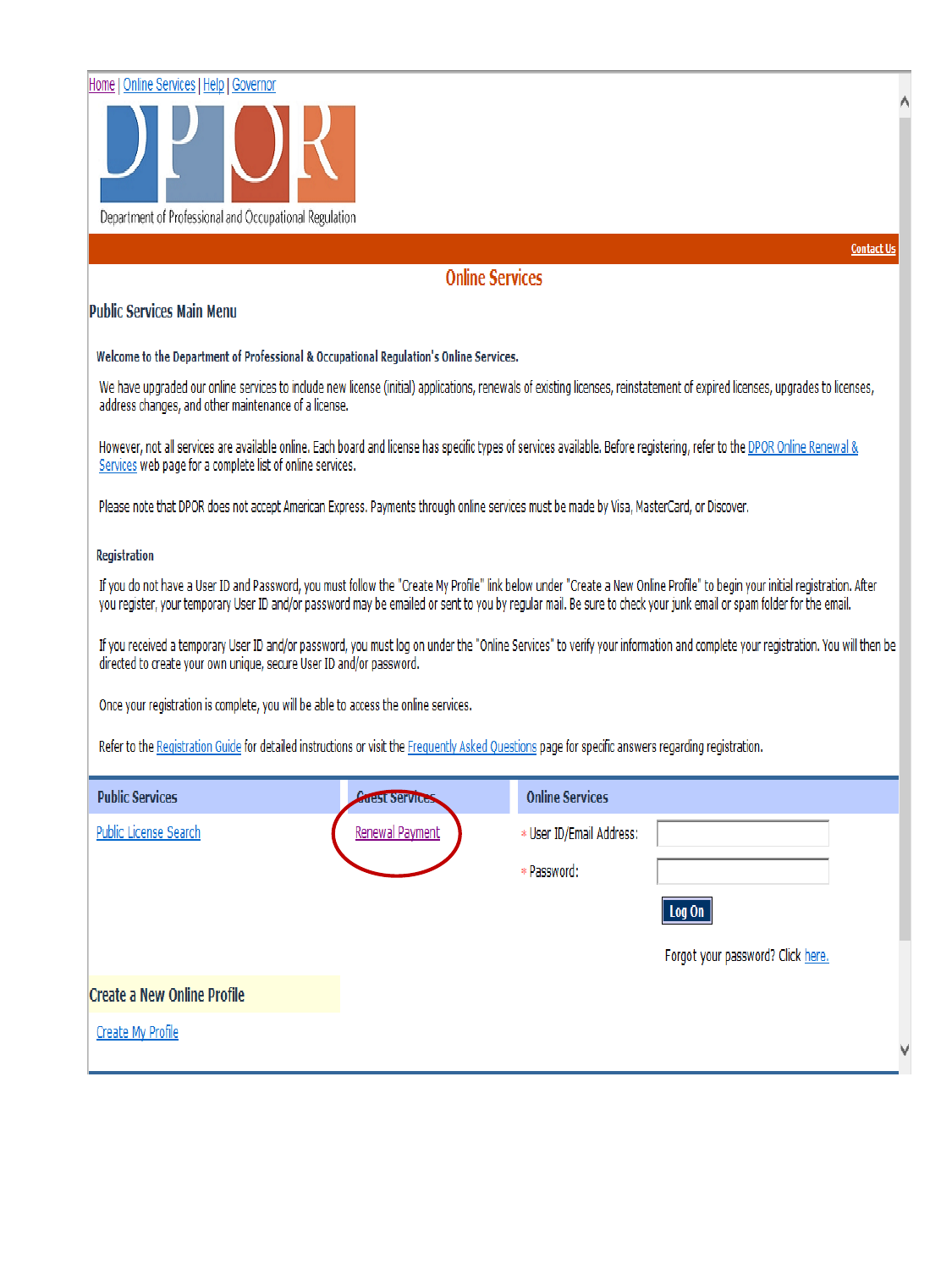| Home   Online Services   Help   Governor                                                                                                          |  |
|---------------------------------------------------------------------------------------------------------------------------------------------------|--|
| Department of Professional and Occupational Regulation                                                                                            |  |
| Logon Contact Us                                                                                                                                  |  |
| <b>Online Services</b>                                                                                                                            |  |
| <b>License Number</b>                                                                                                                             |  |
| Enter the 10-digit License Number to be renewed and press "Next" to continue.<br>Press "Cancel" to return to the logon screen.                    |  |
| 1214000001<br>License Number (no dashes or spaces):<br>Cancel<br><b>Next</b>                                                                      |  |
|                                                                                                                                                   |  |
| Virginia Department of Professional and Occupational Regulation<br>Copyright © 2008<br>WAI Compliant<br>Web Policy Start of Page Start of Content |  |

#### Step 1

 Enter the 10 digit license number – this license must be eligible for renewal.

 A license becomes eligible for renewal 60 days prior to expiration date.

 If the license is not eligible then payment cannot be made.



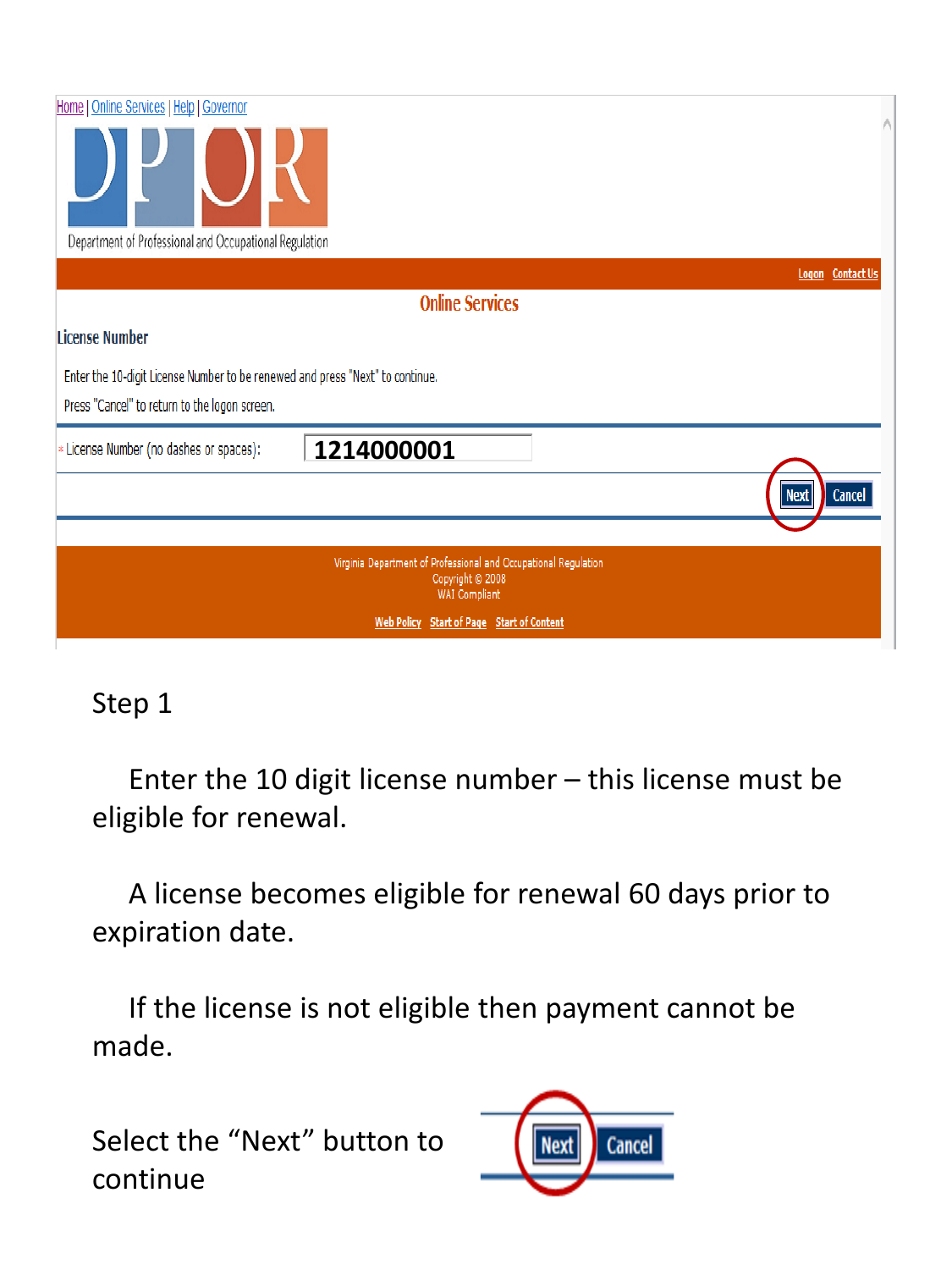### Step 2

### Enter the SSN # or VA DMV # of the license holder as prompted.

### Can also be FEIN for businesses

|    |                                                                             | <b>Online Services</b> |
|----|-----------------------------------------------------------------------------|------------------------|
|    | <b>Verify License</b>                                                       |                        |
|    | Enter the required information and press "Next" to continue.                |                        |
|    | * Social Security Number (no dashes or spaces).                             |                        |
|    |                                                                             |                        |
|    |                                                                             |                        |
|    |                                                                             |                        |
|    |                                                                             |                        |
|    |                                                                             |                        |
|    |                                                                             | <b>Online Services</b> |
|    | <b>Verify License</b>                                                       |                        |
|    | Enter the required information and press "Next" to continue.                |                        |
|    |                                                                             |                        |
| or | * Virginia Driver's License Number (no dashes or spaces e.g.<br>T11111111). |                        |

Select the 'Next' button to continue

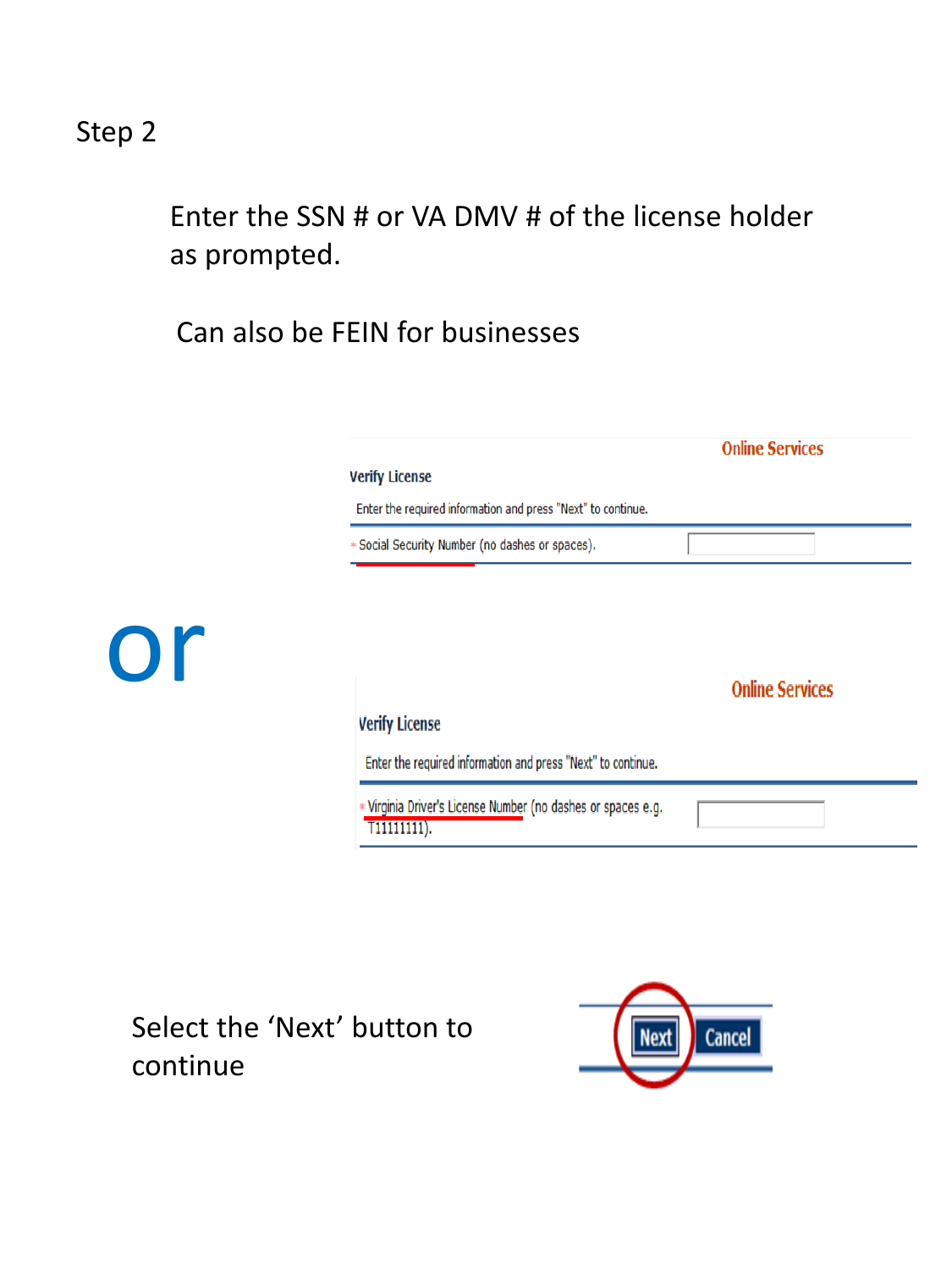

|                                              |                                                                                                                                                                                                                                                  |                       |                                                                                                                                                          |                                         | <u> Loqon - Contact Us</u> |                         |
|----------------------------------------------|--------------------------------------------------------------------------------------------------------------------------------------------------------------------------------------------------------------------------------------------------|-----------------------|----------------------------------------------------------------------------------------------------------------------------------------------------------|-----------------------------------------|----------------------------|-------------------------|
|                                              |                                                                                                                                                                                                                                                  |                       | <b>Online Services</b>                                                                                                                                   |                                         |                            |                         |
| <b>Online Guest Renewal Payment</b>          |                                                                                                                                                                                                                                                  |                       |                                                                                                                                                          |                                         |                            |                         |
| Press "Main Menu" to return to the main menu | The online payment is for the Renewal fee only and is not certifying board regulation compliance.<br>Select the applications you wish to pay for and press "Next" to continue<br>Press "Show Fee Details" to show a breakdown of the fee amounts |                       |                                                                                                                                                          |                                         |                            |                         |
| <b>Application Number</b>                    | <b>Description</b>                                                                                                                                                                                                                               | <b>License Number</b> | <b>License Type</b>                                                                                                                                      | <b>Name</b>                             | Fee                        |                         |
| 13491                                        | <b>Wax Technician Renewa</b>                                                                                                                                                                                                                     | 1214000001            | <b>Wax Technician License</b>                                                                                                                            | <b>PACELLI, ROBERT</b><br><b>THOMAS</b> | \$75.00                    | $\overline{\mathsf{v}}$ |
| 5062                                         | <b>Tattooer Renewal</b>                                                                                                                                                                                                                          | 1231000001            | <b>Tattooer License</b>                                                                                                                                  | <b>PACELLI, ROBERT</b><br><b>THOMAS</b> | \$75.00                    | √                       |
|                                              |                                                                                                                                                                                                                                                  |                       |                                                                                                                                                          | <b>Show Fee Details</b><br><b>Next</b>  | <b>Main Menu</b>           |                         |
|                                              |                                                                                                                                                                                                                                                  |                       |                                                                                                                                                          |                                         |                            |                         |
|                                              |                                                                                                                                                                                                                                                  |                       | Virginia Department of Professional and Occupational Regulation<br>Copyright © 2008<br><b>WAI</b> Compliant<br>Web Policy Start of Page Start of Content |                                         |                            |                         |
|                                              |                                                                                                                                                                                                                                                  |                       |                                                                                                                                                          |                                         |                            |                         |

#### Verify your licensees that are eligible to renew.

The check-box to the right of the fee amount indicates that license will be included in the payment. If you wish to delay a payment for one particular license then uncheck the check-box to the right of the license that you do not want to submit a payment for at this time.

Payment for any deselected items will still be required by the expiration date.

Only licensees from the same Board will be show simultaneously.

#### Select the 'Next' button to continue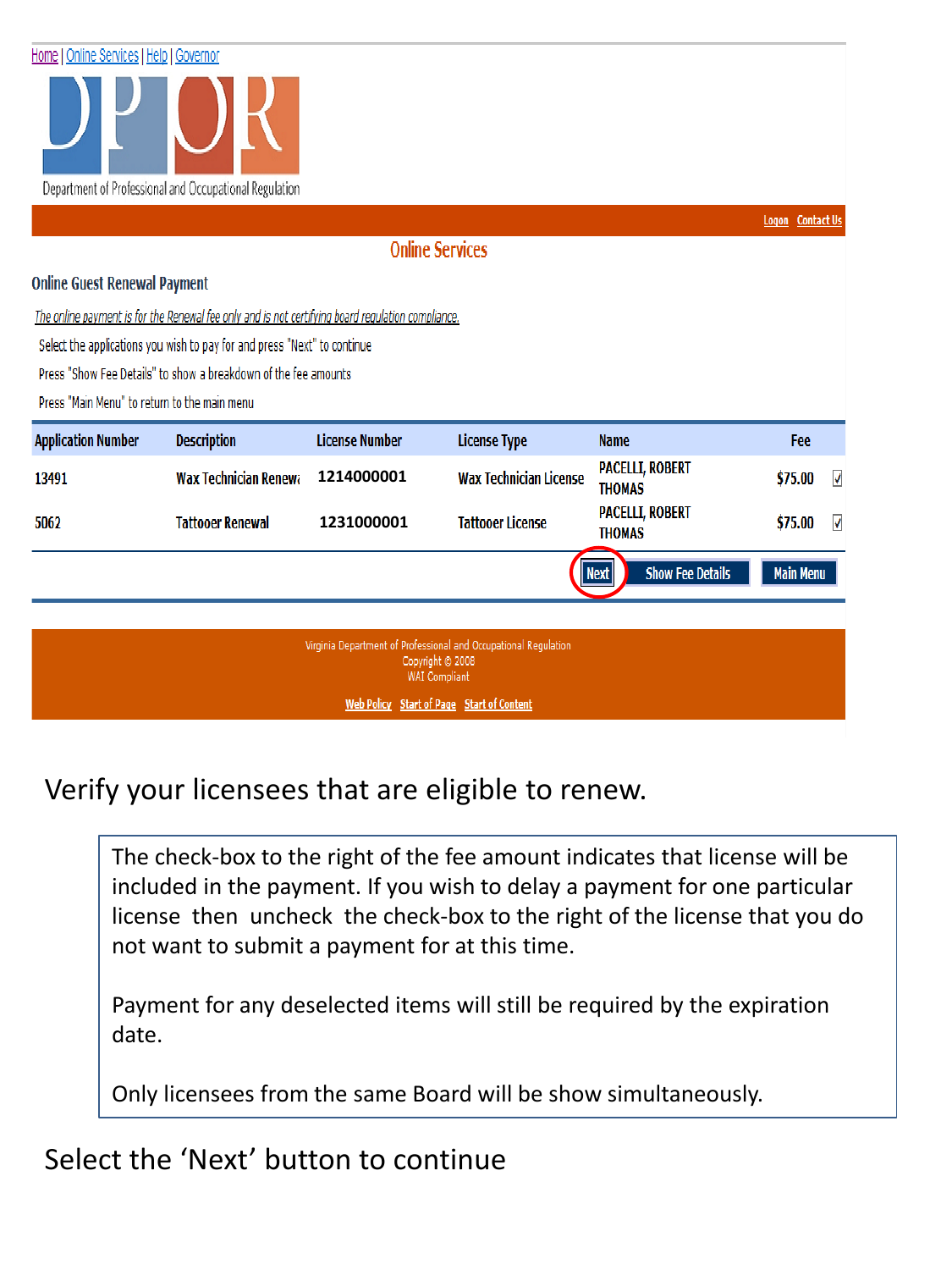Home | Online Services | Help | Governor



|                                             |                                                                 |                       | <b>Online Services</b>                                                                                      |                                         |                       |
|---------------------------------------------|-----------------------------------------------------------------|-----------------------|-------------------------------------------------------------------------------------------------------------|-----------------------------------------|-----------------------|
| Confirm Guest Payment Details               |                                                                 |                       |                                                                                                             |                                         |                       |
| Press "Next" to pay for these applications. | Press "Cancel" if you do not wish to continue with the payment. |                       |                                                                                                             |                                         |                       |
| <b>Application Number</b>                   | <b>Description</b>                                              | <b>License Number</b> | <b>License Type</b>                                                                                         | <b>Applicant Name</b>                   | Fee                   |
| 13491                                       | <b>Wax Technician Renewal</b>                                   | 1214000001            | <b>Wax Technician License</b>                                                                               | <b>PACELLI, ROBERT</b><br><b>THOMAS</b> | \$75.00               |
| 5062                                        | <b>Tattooer Renewal</b>                                         | 1231000001            | <b>Tattooer License</b>                                                                                     | <b>PACELLI, ROBERT</b><br><b>THOMAS</b> | \$75.00               |
|                                             |                                                                 |                       |                                                                                                             | <b>Total</b>                            | \$150.00              |
|                                             |                                                                 |                       |                                                                                                             |                                         | Cancel<br><b>Next</b> |
|                                             |                                                                 |                       |                                                                                                             |                                         |                       |
|                                             |                                                                 |                       | Virginia Department of Professional and Occupational Regulation<br>Copyright @ 2008<br><b>WAI</b> Compliant |                                         |                       |
|                                             |                                                                 |                       | Web Policy Start of Page Start of Content                                                                   |                                         |                       |

## Confirm licenses selected for payment

Select the 'Next' button to continue

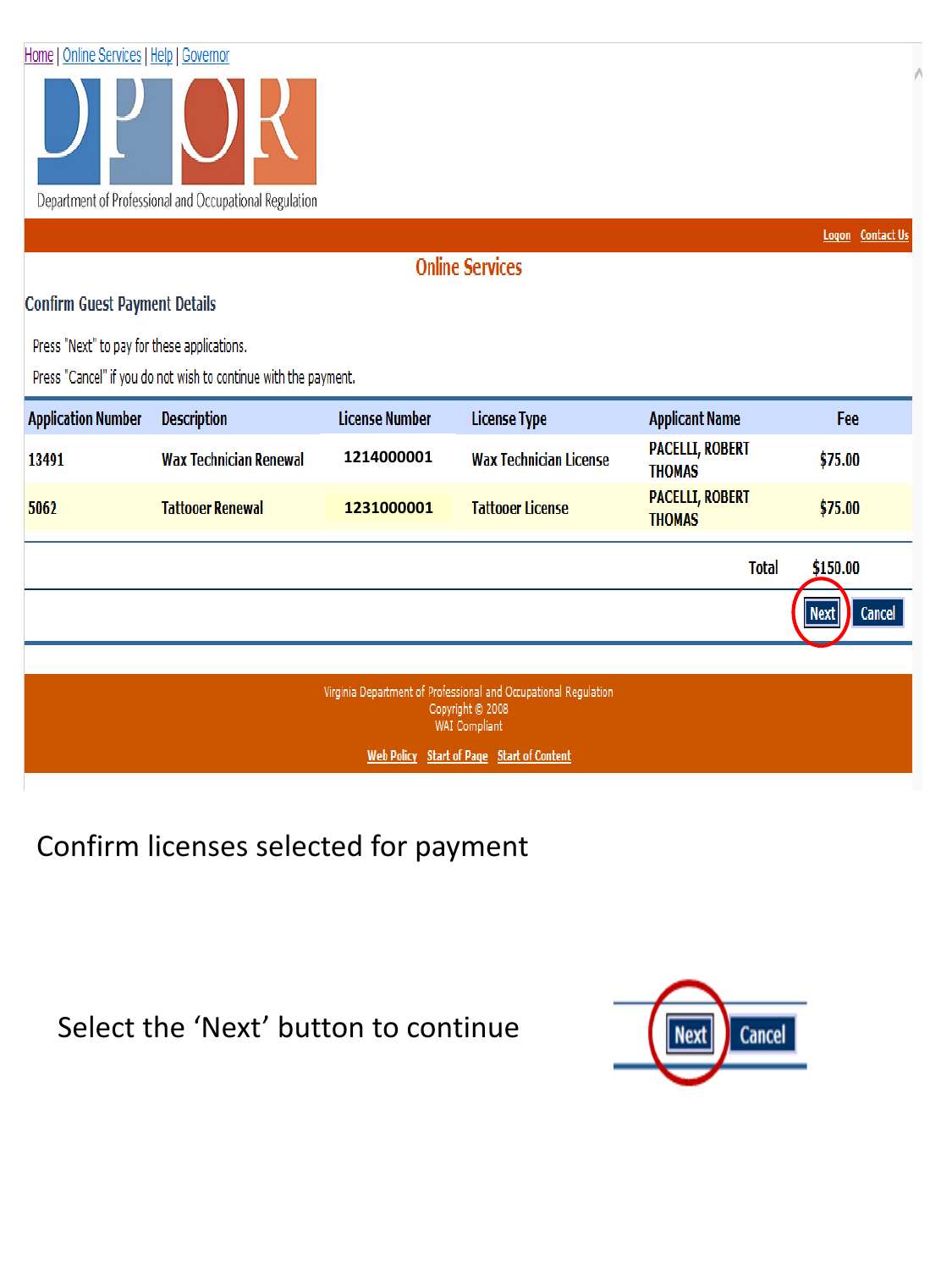#### Home | Online Services | Help | Governor



|  | Logon |  | <b>Contact Us</b> |
|--|-------|--|-------------------|
|--|-------|--|-------------------|

|                                        |                                                                                                                        |                                                                                                                  | <b>Logon Contact Us</b> |
|----------------------------------------|------------------------------------------------------------------------------------------------------------------------|------------------------------------------------------------------------------------------------------------------|-------------------------|
|                                        |                                                                                                                        | <b>Online Services</b>                                                                                           |                         |
| <b>Guest Payment</b>                   |                                                                                                                        |                                                                                                                  |                         |
|                                        | <b>Important Notice About Submitting Your Payment Information</b>                                                      |                                                                                                                  |                         |
|                                        | To avoid system errors and the possibility of multiple charges to your credit card, click the SUBMIT button only ONCE. |                                                                                                                  |                         |
| Press "Cancel" to return to main menu. | Enter the payment information, check the acknowledgement box and press "Submit" to process the payment.                |                                                                                                                  |                         |
| <b>Credit Card Payment Information</b> |                                                                                                                        |                                                                                                                  |                         |
| <b>Cardholder Information</b>          |                                                                                                                        |                                                                                                                  |                         |
| * Last Name                            |                                                                                                                        |                                                                                                                  |                         |
| <b>First Name</b>                      |                                                                                                                        | Step 3                                                                                                           |                         |
| <b>Credit Card Payment Information</b> |                                                                                                                        |                                                                                                                  |                         |
| * Credit Card Number                   |                                                                                                                        |                                                                                                                  |                         |
| * Credit Card Type                     | <b>VISA</b><br>v                                                                                                       | Enter credit card payment<br>information                                                                         |                         |
| Security Code (What's<br>this?)        |                                                                                                                        |                                                                                                                  |                         |
| Expiration (Month/Year)                |                                                                                                                        |                                                                                                                  |                         |
| Amount                                 | 150.00                                                                                                                 |                                                                                                                  |                         |
| $\Box$                                 |                                                                                                                        | I acknowledge this online payment is for the Renewal fee only and is not certifying board regulation compliance. |                         |
|                                        |                                                                                                                        |                                                                                                                  | <b>Cancel</b>           |
|                                        |                                                                                                                        |                                                                                                                  |                         |

Virginia Department of Professional and Occupational Regulation Copyright © 2008<br>WAI Compliant

Web Policy Start of Page Start of Content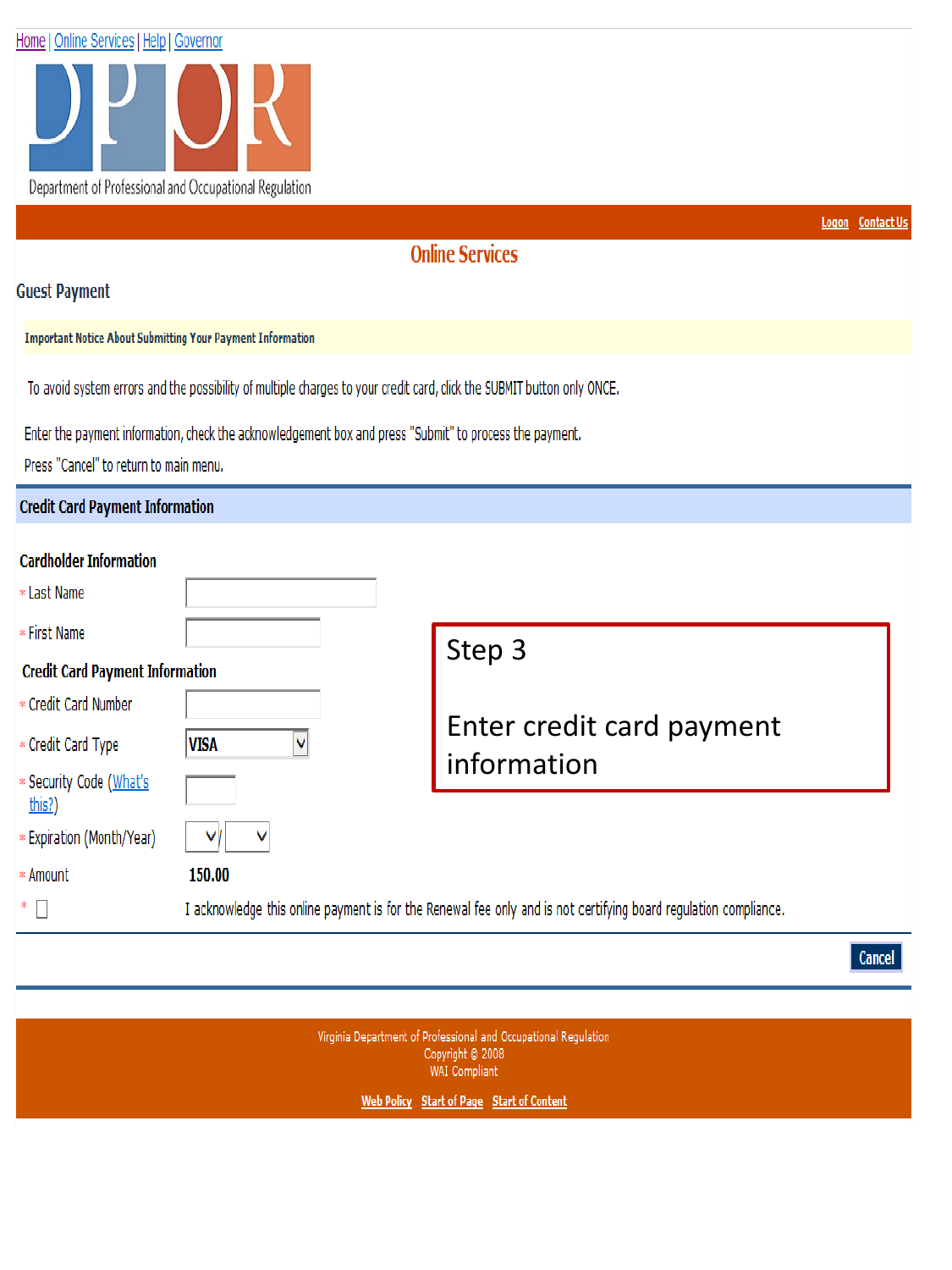| <b>HORE   VINING OCTVICES   HORE   VINING</b><br>Department of Professional and Occupational Regulation                                           |                                                                                                                                                          |
|---------------------------------------------------------------------------------------------------------------------------------------------------|----------------------------------------------------------------------------------------------------------------------------------------------------------|
|                                                                                                                                                   | Logon Contact Us                                                                                                                                         |
|                                                                                                                                                   | <b>Online Services</b>                                                                                                                                   |
| <b>Guest Payment</b>                                                                                                                              |                                                                                                                                                          |
| <b>Important Notice About Submitting Your Payment Information</b>                                                                                 |                                                                                                                                                          |
| To avoid system errors and the possibility of multiple charges to your credit card, click the SUBMIT button only ONCE.                            |                                                                                                                                                          |
| Enter the payment information, check the acknowledgement box and press "Submit" to process the payment.<br>Press "Cancel" to return to main menu. |                                                                                                                                                          |
| <b>Credit Card Payment Information</b>                                                                                                            |                                                                                                                                                          |
| <b>Cardholder Information</b><br>Last Name<br><b>Pacelli</b><br><b>Robert</b><br>First Name                                                       |                                                                                                                                                          |
| <b>Credit Card Payment Information</b><br>Credit Card Number<br>1111222233334444<br><b>VISA</b><br>Credit Card Type                               | READ the certifying statement<br>below the 'Amount' line and click on<br>the box for a checkmark to appear.                                              |
| Security Code (What's<br>000<br>this?)<br>Expiration (Month/Year)<br>$01 \vee$                                                                    |                                                                                                                                                          |
| 150.00<br>Amount<br>ᢦ                                                                                                                             | I acknowledge this online payment is for the Renewal fee only and is not certifying board regulation compliance.                                         |
| Click 'Submit' button only ONCE                                                                                                                   | <b>Submit</b><br><b>Cancel</b>                                                                                                                           |
|                                                                                                                                                   | Virginia Department of Professional and Occupational Regulation<br>Copyright © 2008<br><b>WAI</b> Compliant<br>Web Policy Start of Page Start of Content |

#### Step 4

(This needs to be done before the "Submit' button becomes available. ) Read statement and Certify by selecting checkbox.

Printing a payment receipt can only be done from the screen following the clicking of the 'Submit' button.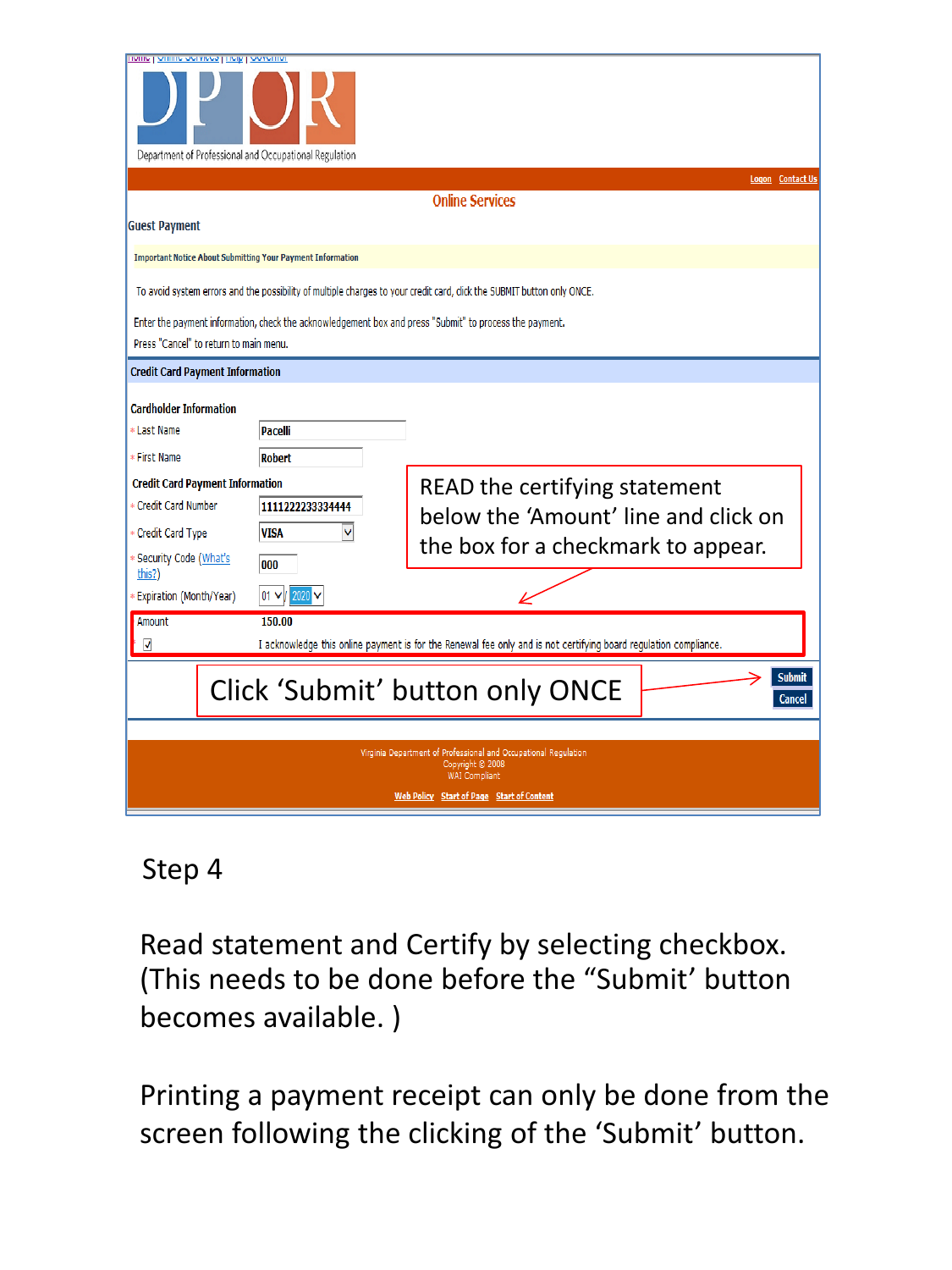

#### Press '**View PDF Summary Report**' to view and print a receipt.

|                                                                                                                                                                  | <b>Online Payment Summary</b> |                                                       |                                  |       |                     |  |
|------------------------------------------------------------------------------------------------------------------------------------------------------------------|-------------------------------|-------------------------------------------------------|----------------------------------|-------|---------------------|--|
| Date Paid:<br>04/25/2019<br>Total Amount Paid:<br>150 00<br>581279<br>Authorization Number:<br>255022<br>Batch Trace Number<br>Payment By:<br><b>Credit Card</b> |                               |                                                       |                                  |       |                     |  |
| Application<br><b>Number</b>                                                                                                                                     | <b>Description</b>            |                                                       | <b>Applicant Name</b>            | Fee   | <b>Trace Number</b> |  |
| 13491                                                                                                                                                            |                               | 1214 Wax Technician License<br>Wax Technician Renewal | PACELLI, ROBERT<br><b>THOMAS</b> | 75.00 | 255022D0            |  |
| 5062                                                                                                                                                             |                               | 1231 Tattooer License<br><b>Tattooer Renewal</b>      | PACELLI, ROBERT<br><b>THOMAS</b> | 75.00 | 255022D1            |  |
|                                                                                                                                                                  |                               |                                                       |                                  |       |                     |  |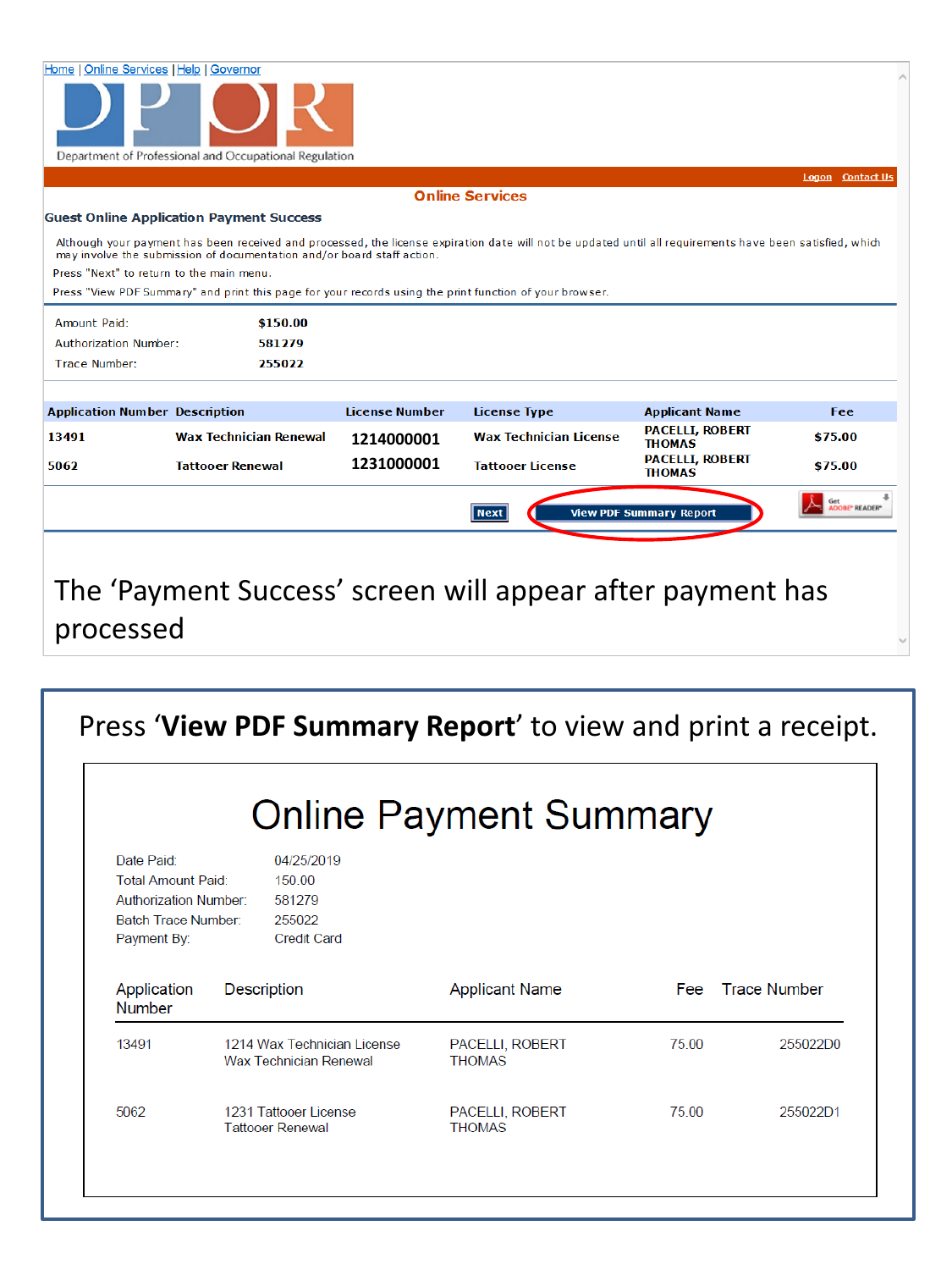## Tips !!

While Quick Pay is straight forward, there is always a possibility that an issue will arise. Please read the following items to see if they help resolve or explain the issue. If not, you will need to call the Board for assistance during normal business hours.

A message appears that indicate a license cannot be found.

- This can either be caused by using an incorrect license number or the license is not ready for renewal.
- You can verify your license number and expiration date by using the online **License Lookup** service located on the DPOR website.

Contact the Board for additional assistance

All licenses that need to be renewed don't appear

- Only licenses from one Board can be displayed together. EXAMPLE … If you have licenses form both the Contractors and the Real Estate Boards, then you will need to pay for one license type then enter the number for the license from the other Board and make another payment.
- Click the 'Main Menu' button and enter the number of the license that previously was not listed.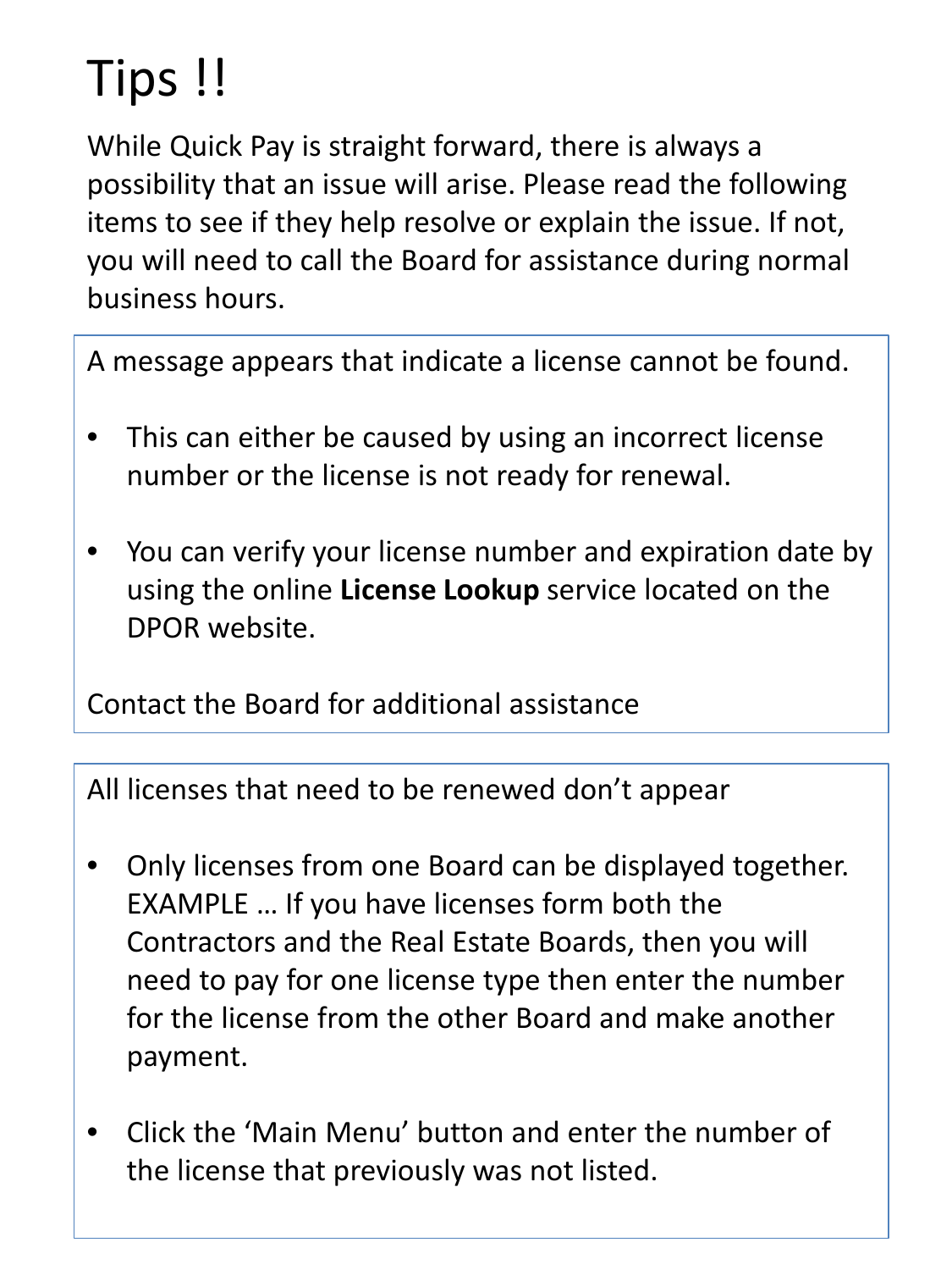Cont … All licenses that need to be renewed don't appear

• If you have confirmed through License Lookup that all licenses eligible for renewal are not being displayed, then contact the Board for assistance.

A message indicating the SSN or VA DMV number or FEIN is invalid is being displayed

- Make sure that dashes (-) or spaces are not being entered as part of the number.
- Verify which prompt is being displayed

Contact the Board for addition assistance

When will my new license be issued?

• Payment does not guarantee that the renewal process is complete for your license. Some occupations have additional requirements that need to be met before the renewal process is completed and the updated license can be issued.

The renewal process is outlined in each Boards regulations. These regulations can be found on the DPOR website by navigating to the specific board web page.